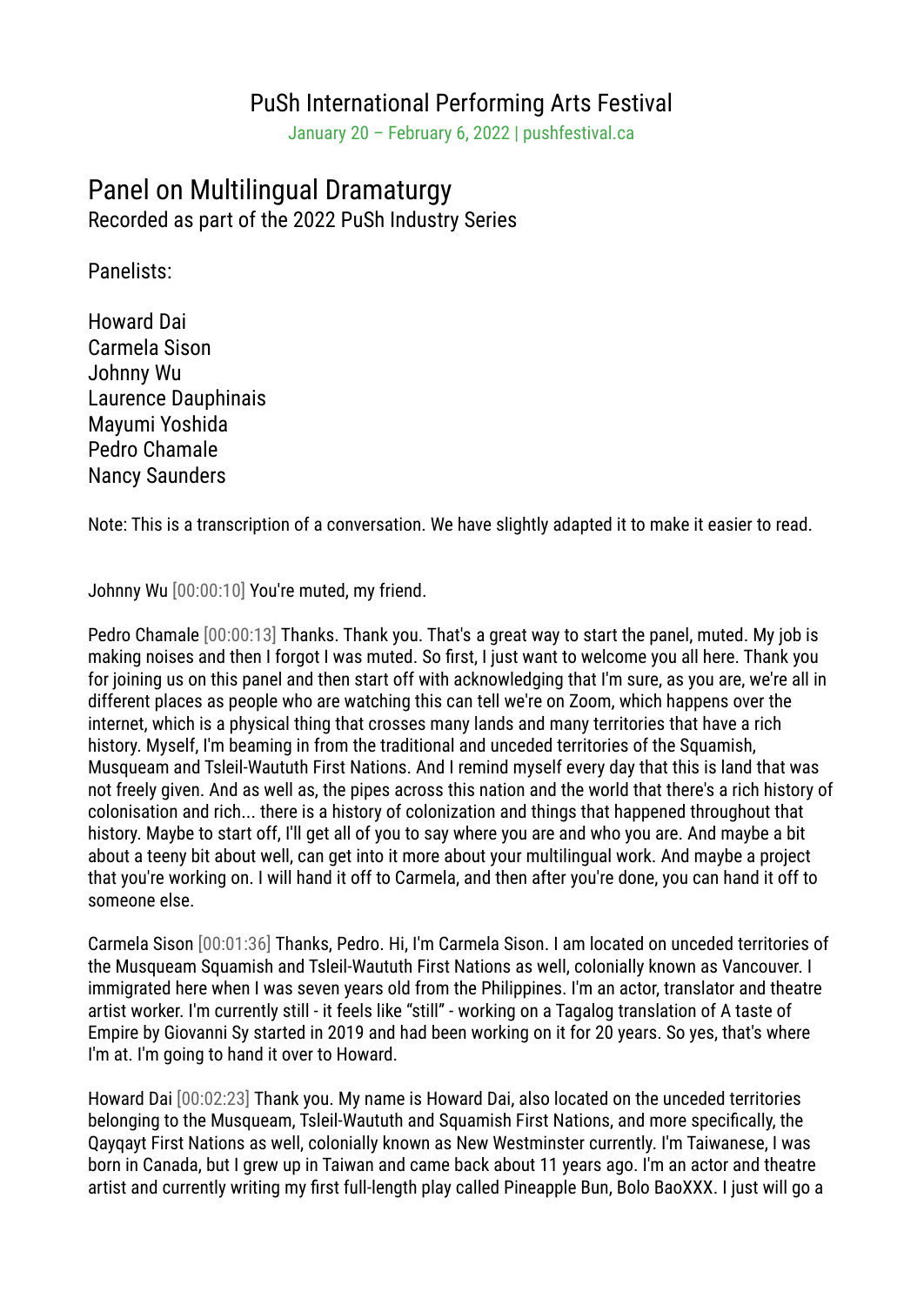bit into it later on, but it explores the diasporic guilt through language and through the idea of nostalgia. And I'll pass it on to Mayumi.

Mayumi Yoshida [00:03:26] Hello, everybody, thanks, Howard. My name is Mayumi Yoshida and I go by she/her. I'm also tuning in from the unceded territory of Musqueam, Squamish, Tsleil-Waututh nations. I am very honoured and I feel very privileged to call this land home. I'm originally from Tokyo, Japan. I had an international childhood where I lived in Washington, D.C., for three years and then Brussels for three years, and then in Japan, majority of my life. And then I moved here. Most of my family is today still in Japan, and I came here solo to pursue my career and acting. And now originally I did a lot of theatre back in Tokyo. But now here, I think I'm primarily doing more film and TV and very lucky to sometimes sink my teeth into theatre as well and be part of the community. I was very lucky to hold a DBLSPK with Pedro and Derek last year... I guess it's 2022 now, so two years ago, over Zoom for a play called Red Demon by Hideki Noda, which is translated into English and Japanese, originally in Japanese. But the play itself is multilingual, and it explores the theme about identity and othering and how different languages and miscommunications, but also how we can connect even though language barriers exist. So I'm very in tune with those things that revolve around language and identity, and I'm very honoured to be here. I would like to hand it off to I actually this is my first time meeting Laurence, I would love to hand it off Laurence.

Laurence [00:05:23] Hi, my name is Laurence. I'm a theatre artist. I'm located one the unceded Mohawk territory of Kanienkehaka, known as Montreal. And with Niap, Nancy Saunders, here today as well. We are part of a collective called the Collective Aalaapi, who created a sound documentary and a play based on the sound documentary. And we're presenting this piece at PuSh this year, and the piece is actually in three languages: Inuktitut, French and English. It was co-created by Inuit and with non-Inuit collaborators from northern Quebec, Nunavik. Different communities up there, a bunch of people who actually spend their lives kind of between the North and the south. And I will pass it on to Niap.

Nancy Saunders/Niap [00:06:52] [Introduces herself in Inuktitut] Hi everyone, I'm Nancy Saunders. I go by Niap as my artist name and I am originally from northern Quebec, Kuujjuaq and I've been living here in Montreal for 10-13 years now. I'm super happy to be here with you guys, Aalaapi is really something very close to my heart, and I'm glad to share with you this.

Pedro Chamale [00:07:29] Awesome. Thank you, everyone for, did everyone get a chance to.

Howard Dai [00:07:34] I got ignored

## [00:07:36] I'm sorry,

Nancy Saunders/Niap [00:07:37] I was supposed to pass it on to someone, but I didn't do that.

Johnny Wu [00:07:41] It's OK. Hi everyone. My name is Johnny Wu. I'm a Taiwanese Canadian interdisciplinary artist. I work in both theatre and film and TV, and I'm currently working on a beautiful project that started in 2019. It's a co-collaborative device performance with a company in Taiwan, and it's called Him Of The Weaver Birds. It features, currently five queer Asian male artists, but we're going to have a sixth one coming in soon. But it's an exploration of the idea of femininity through the Asian concept of the yin yang and just looking through femininity from the eyes of five Asian queer men. And I'm on the unceded territories of the Musqueam, Squamish and Tsleil-Waututh First Nations.

Pedro Chamale [00:08:42] Now, thank you, everyone, for those introductions, and sorry for ignoring you a little bit there, Johnny. It was not intentional. I think what that shows is... I want to take this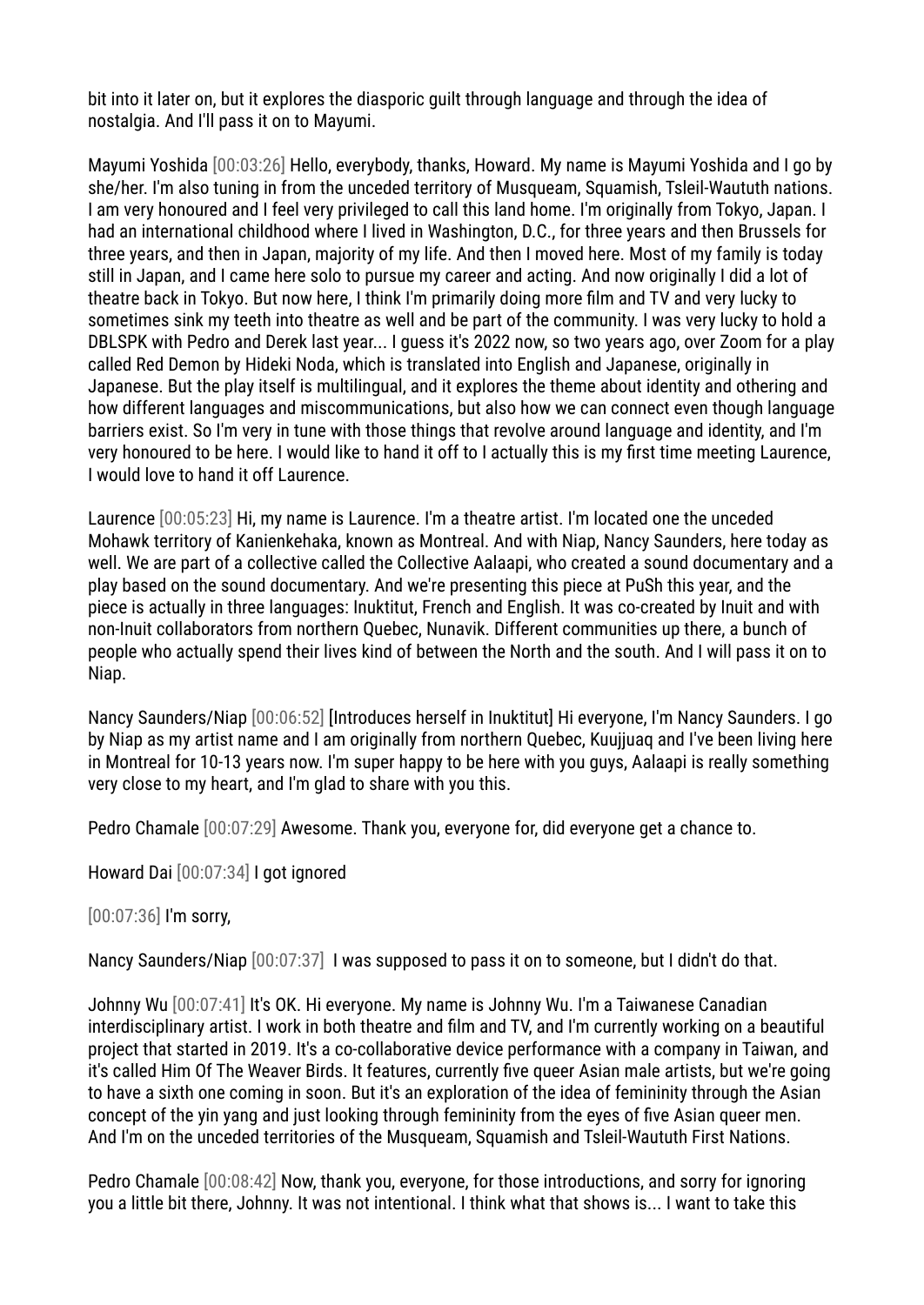incredible moment to acknowledge that there's just so many multilingual artists right now on this panel. Something that I think is pretty incredible to have quite the range of languages and representation in theatre that's being created and explored within the borders of this country and across oceans and the collaboration that's happening between cultures for that. And it brings a little tears to my eyes just to see that happening. I want to acknowledge this is a moderated talk and that is a very loaded term, moderated talk, which brings a lot of preconceived notions of control or that I'm the one kind of guiding the ship. And I want to just throw that out right now that, yes, I'm here poking and prodding and leading us down the road. But I want you to know that the rules of the moderation of the panel are that you're here to speak freely about your projects, good or bad, about working multilingually, within this nation or abroad. All those things. You can move freely. I know we're trapped in these boxes of Zoom. But I know some of you are on laptops or on phones. And if you need to move or stretch your legs, I might have to hold my child at times, depending if my partner needs a break and that's OK, you ask for what you need and do what you need for this panel. It's not that formal. We're humans and we need to allow room for that in all our discussions and our creation and all of that. And that includes and feeds who we are as artists. Also, I want you to ask questions of each other. The fact that we have all these multilingual artists here is an opportunity that doesn't happen often to talk about translation, to talk about the work we do and what it's like to create across cultures. And we don't really get to, rub elbows about that too much. Often we work in our silos: of the artists and the cultures that you were raised in there or your traditional theatre cultures and all that stuff. So please if a question sparks of a project, if you're like: "Oh, that sounds really interesting, how did you tackle that or all those things?" Please ask that question of each other. I'm not the only one here asking questions as the moderator, but hopefully, I will pick up the slack if we're ever just having that seven minute long conversation.

Mayumi Yoshida [00:11:19] Copy that. Thank you.

Pedro Chamale [00:11:20] You're welcome. So with all of that said, I want to start off with a quick question to Carmela. Which I think might apply to a lot of other folks here who are working, and I think this was a big question that as you're speaking and you were talking about, feels like 20 years working on this project. And I guess I didn't really fully introduce myself. I'm the artistic director of Rice and Beans Theatre, and your project has a history because our company did a Cantonese translation of A Taste of Empire, and now you're doing the Tagalog translation. And I know we have talked before and that for all of you to think about as a criminal answer to this, because I think I'm going to turn this out to all of you about the difficulties of creating in a language where speakers and fluent proficient speakers are limited and you have access to people who can actually truly give you an in-depth working of the work you're working on, Carmela. Can you speak to that?

Carmela Sison [00:12:35] Absolutely. Number one: it was such an honour when Giovanni approached me to do the project, and it was very intimidating at first. But he was there to really support me. And, the first day, the way he approached me was like: "Let's apply for the Tadoussac translation residency so that you have that support right away because it was my first foray into translating. And then, once we got there, it was such a wonderful experience. And yes, there were other translators there, but I was the first Tagalog translator to be there. So it was really just me figuring things out and then asking questions to the other translators. But their process is obviously very different. Their languages are so different, especially with Tagalog. It's such a colonised language that it's so much about culture, so much about the way the language has evolved in the past few centuries. It really was a struggle for me because I felt like every word I had to Google Translate because I was like: "Is this even the right word?" It was second guessing every time I would work, even on just one sentence. And then for me what really made the process more, more fun and more accessible was when I started working with Nina Lee Aaquino, who is literally the only artist I can think of off hand that could work with me on this project. It's such a big question because Filipinos again being colonised, especially for immigrants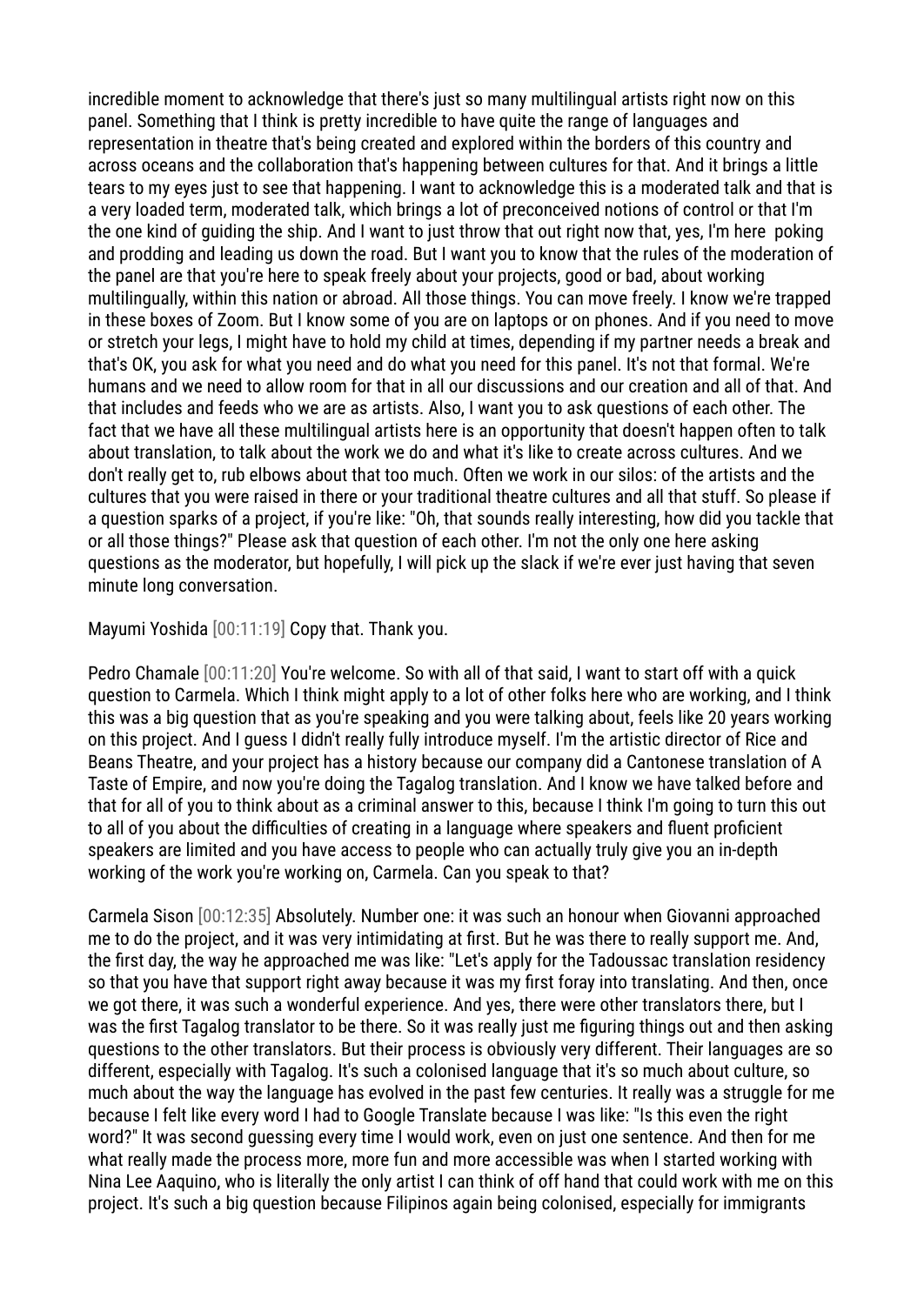having a lot of language shame. I don't know very many artists my age who can speak Tagalog fluently. It's been such a huge journey in number one, reclaiming my own skills because I also was that kid who was like: "I don't want to speak Tagalog anymore." It's a bit of that very emotional journey into that. And then really having Nina open it up to what the language has evolved to now. That it's not this archaic Tagalog that it's, I call it deep Tagalog, people wouldn't understand if I had translated it fully in that Tagalog. So there's a lot of Taglish, which is Tagalog - English in the current iteration of it. Even now, right? In all my grants, I justified working with Nina, who's in Toronto, and Giovanni, who's currently in Calgary because there are no other artists I could work with. They're literally the only two that can lay claim to knowing the language. Or sorry, Nina is the person who can really help me with the project.

Pedro Chamale [00:16:18] And others? I know, Mayumi for yours, we reached out to artists in Japan to come in to read for us. Can you speak to that?

Mayumi Yoshida [00:16:26] Yeah. One of the things I enjoyed about that was how the people... I can echo, Carmela, that there is... And maybe we just haven't met those people. I just haven't met those people that can speak both languages fluently, who are actors or who are creators. If anybody is watching, please contact me.

Carmela Sison [00:16:54] Same and if any Tagalog speakers are out there.

Mayumi Yoshida [00:16:57] Yeah, it's so exciting when you meet... it's like that Spider-Man meme. Like, Oh, OK, it's so exciting. But one of the things that I enjoyed with what we did with DBLSPK is that I knew these actors in Japan who had done theatre back in the days with them. And their interpretation of the script versus the Canadian POV of the script was that it's not actually language translation, but interpretation translation. And I think that was something that I wanted to explore to see: What is that? What are parts that overlap and we understand? Or what humour doesn't translate because we come from different lands, even if the translation is the same, somehow, some parts are a lot more hilarious or light-hearted in Japanese. But when you translate it into English, it feels a little heavier. And that was something that I loved discovering because not only was it different languages, but different cultures, different backgrounds and even how humour is different in different countries and different regions. That was also a fun part to discover through that entire intercultural exploration.

Pedro Chamale [00:18:28] I do have to say, as the English person on that read, it was very interesting because I played the Red Demon who spoke English and then the other people spoke Japanese. It was very interesting to be immersed in an ensemble of Japanese speakers and then having to figure out the timing of the English language within that script, it was quite a thing. Or how timing works just a bit differently.

Mayumi Yoshida [00:18:53] And acting style too, it's just different.

Pedro Chamale [00:18:57] For the Aalaapi folks, I guess I ask the same question. And also just how integrating three languages and that interaction between the three works in the piece.

Laurence [00:19:09] So basically, the sound documentary is like a character in the play. It actually plays from the radio on the set. There's a facade of a house where these two women live their lives and there's a radio in the house and you can hear the sound documentary coming out of there as if it was just playing in their house. In the documentary itself, there is the presence of an Inuktitut, French and English because we just let the people in the documentary speak the language that they wanted to speak. And then there was some translation done afterwards. So everything in the play is translated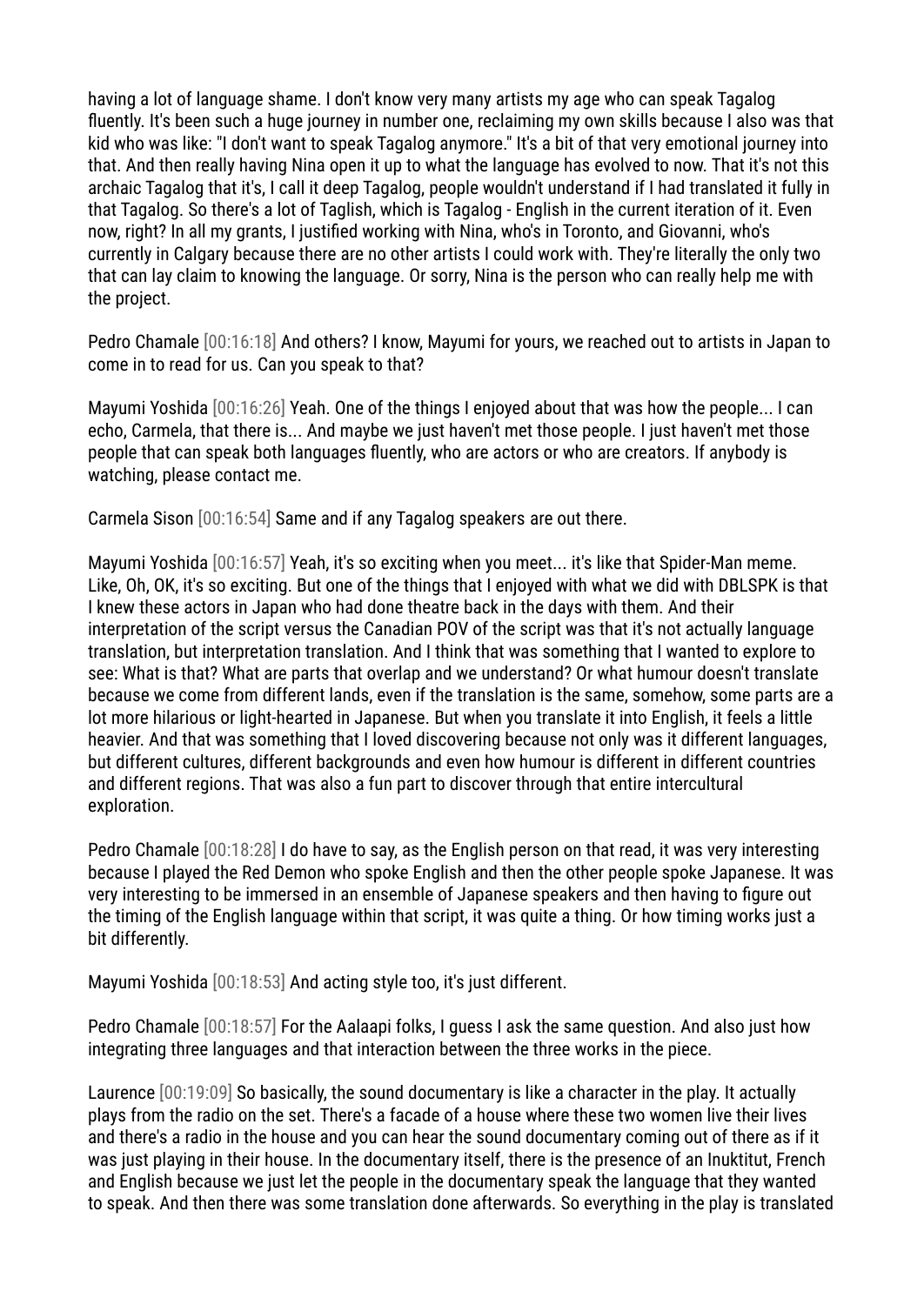so that both Francophones and Anglophones can understand everything. And we took for granted that usually people who speak Inuktitut also speak French or English. So basically, all of these people can come to the play and understand everything that is happening. And what happens is that the facade of the house is also a giant screen where subtitles appear. So when something is in French, it's translated into English. When it's something English, it's translated into French. And then when something is in Inuktitut, it's translated into both. So the languages become part of the design, which is something that we had a lot of fun with, and they don't always appear in the same way. And we played with that. And for us, it was extremely important because we wanted the show to be as inclusive as possible for the audience, and we wanted to be able to go to the indigenous community centres and say: "Guys, come and see the show. We think you would enjoy it and you will understand things." Because most of indigenous and Inuit people in Quebec speak English. So even though we created it in a French speaking theatre, it was really important for us to do that. And when it comes to Inuktitut, of course we hear it because the two performers on stage almost only speak Inuktitut together. And we also see it because at points, the written language appears also projected on the house. It's such a beautiful language to see written. Personally, creating the show was my first real encounter with Inuktitut, and it's really a language that I fell in love with and that I tried learning. But it's quite hard. But I won't give up. Maybe, Nancy, you want to speak about that?

Nancy Saunders/Niap [00:21:50] And so in this piece, there's a lot... I've been living in Montreal for like 13 years, something like that. Growing up, I grew up in Kuujjuaq, but I had moved, our family had moved when I was 12. I moved around a lot and ended up going back home at 18, and that's when I realised I had completely lost my language. Which is odd because from 12 to 15 is not a lot. It's not that many years, but to have lost my mother tongue was a bit, you know? Difficult. Mostly that, my grandmother spoke only Inuktitut, and a lot of my family members were very harsh with me about it. Since I was 18, I've been trying to reclaim the language and learn as much as I can and speak what I'm able. And so through this theatre piece where we had things that we had to translate. I would constantly be on the phone with my aunt and my mom and my uncles and to see. Do we say this is it? Is this how we see it? Because it's just Inuktitut, it's a beautiful language, but it's very complex. There's very specific words for specific things. And so to put aside food for someone, for example. It depends if you're going to bring the person the food, if the person's going to come and get the food. Or if you're going to travel a long distance, let's say from, you know, from one community to another to bring the food. The word is different. So in Aalaapi, there's a scene where I say: "I'll put some food aside for this person, you can bring it to you later." But I had to call a lot of my family members to say: What's this? What's the word that I need to use for this specific thing that's happening, the specific action. So through Aalaapi, I was able to learn different dialects. Learn words that I didn't have in my vocabulary, which was really, really fun. I just regained... It was an opportunity for learning, that's for sure, and for Ulivia, who's part of the theatre piece, who doesn't speak it, who lost it because she grew up most of her life here. She speaks only Inuktitut on stage and since she's been trying very hard and doing very well with applying Inuktitut where she can. This speaks to everything that I have done since I was 18. I'm a multi-disciplinary artist. I do visual art, painting, drawing, and acting. Throughout my artistic career, I've been trying to learn things that weren't taught to me because of resilient circumstances. So, yeah, it was a beautiful thing and to have people in the audience who don't understand Inuktitut and who are forced to read through it or who are forced to be in like... Comment je pourrait dire? Je ne sais pas comment expliquer ça.

Laurence [00:26:02] I think what Nancy wants to say is that it's interesting because we play a lot with that in Aalaapi. We play with the reverse reversal of force and dynamics. So usually we would make everything very easy for the audience to understand. In Aalaapi we don't do that. We make it a little harder. So people speak a different language on stage that nobody understands in the audience and they have to pay attention and engage the same way that an Inuit who would arrive in Montreal, they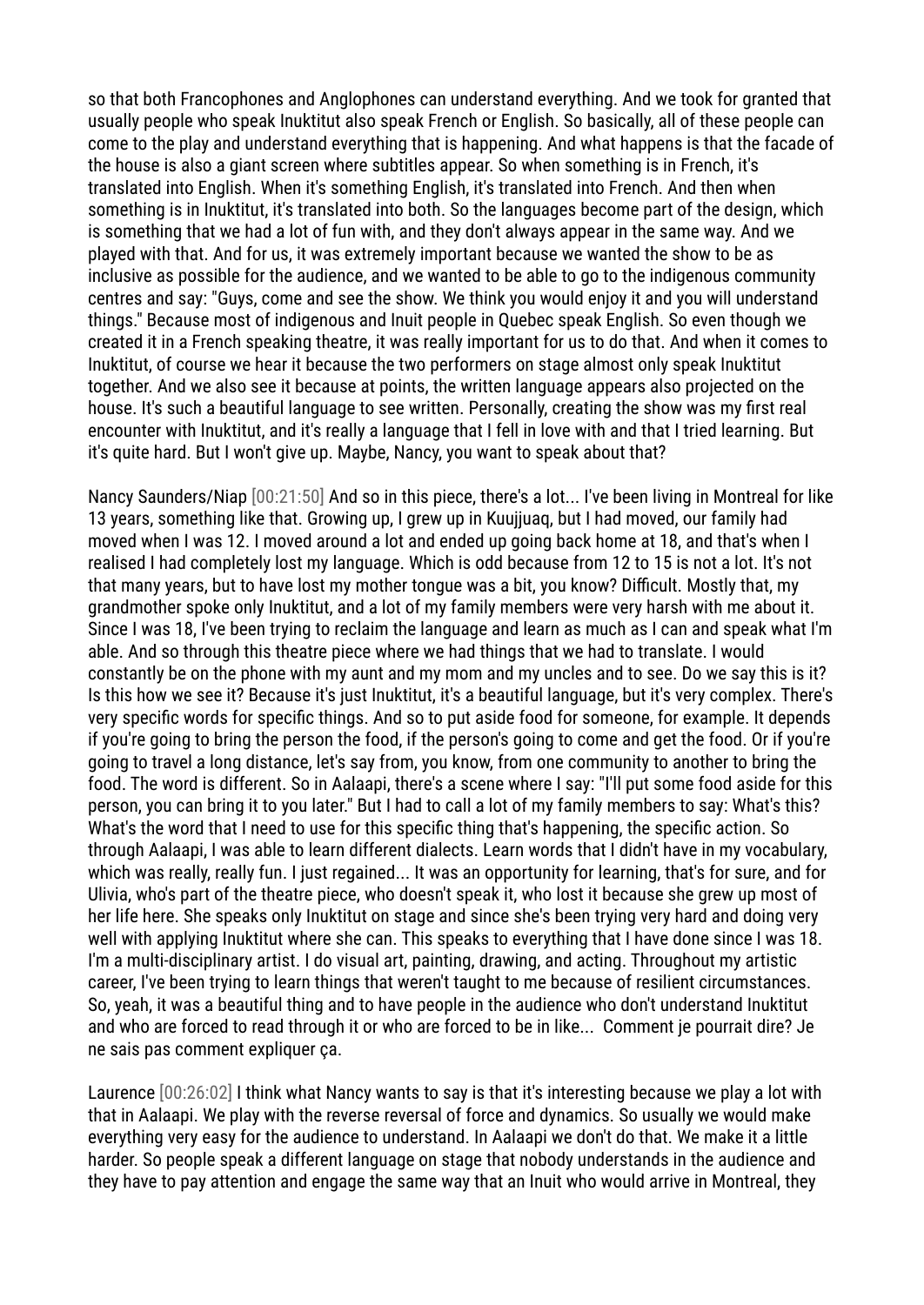would need to put a lot of effort in. To try to understand without any points of reference, and we tried to recreate that. For the audience to feel like they are the foreigners.

Nancy Saunders/Niap [00:26:45] To feel like they're the minority of the situation and it's something that they don't really, Quebecois in Quebec, they don't get to experience that very often unless as travellers. But for the everyday thing, they don't really live that and I don't think they expect it when they go to the show. And it's really nice to see that it's kind of unsettling at first: "What's going on and or I have to read, OK, I have to make an effort. I have to pay attention." And it's nice because there's some things on stage that we say in Inuktitut, but they don't get the translation and they go: "Oh, what did they say?" It was a very fun thing to do to work with all three languages.

Carmela Sison [00:27:44] Can I ask a question about that, actually of everybody? I found that in the beginning of my translation and this is also my colonised brain, my colonised being? I started with the thinking already of: "Oh, if I write that, how then am I going to write the surtitles?" I was already catering to the English speaking audience. We are now kind of playing with the idea of not doing cer titles for the Tagalog version because there is an English version and there is already a Cantonese version. And my dream production, my dream tour of the show is that the three go on tour together and every night it's a different language. But what are people's thoughts on that? Because it would be great to have everybody there, but my show is being written for a Filipino-Canadian audience. What are people's thoughts on not doing surtitles and making the audience feel uncomfortable?

Pedro Chamale [00:28:54] I mean, if I may answer as the moderator. I've written a piece that had Spanish English in it and I provided no translation whatsoever. And for me, it was a purpose. I loved it because I felt that in writing work - like you said - you're automatically always wondering how you're going to cater to that dominant language. I wanted the audience to sit there and feel left out because for me, I used that language to reflect a character's journey in that play. And so then it gave them an opportunity to sit and have that feeling of not being catered to and not having everything for them right away and not apologising for it. Because often a question was: "Well, how can everyone understand this?" And I thought, well this isn't for everyone. And I'm writing for specific people. Others?

Johnny Wu [00:29:50] I think it comes down to the intent of the piece. When I'm doing translations, I usually do it through two to three lenses. The first one is what I personally call contextual translation. That word does not exist. I just created it because I needed a container to talk about that language. What that meant was when I'm translating, I don't translate it based on the words I translate based on the context. That's usually from English to Mandarin. So when I'm working on the piece Mother Tongue with Jasmine Chen, a lot of the stuff we talked about is this thing that you're saying in English would not make sense to a Mandarin speaker if I translated it directly just based on the written language. And what I would do is I will find something in Mandarin that references something similar so contextually the text is the same. But the language might be a little bit different. So, for example, in English, it might say: deep within my skin. In Mandarin, it might say: carved in my bones. It's not directly similar linguistically, but contextually it is the same. And I do that for that form because my idea, which is the first lens, is that I'm translating for the spectator. Meaning if I'm translating for a Mandarin speaker who does not read English, they would not know that English culture as well anyways. My job is to translate it so you understand the story. But it also connects you to your cultural contacts. So that's the first lens. The second one is usually when I'm working with Mandarin and then having to translate it to English, which then it's more about writing in Mandarin first. The idea comes first, and then the English translation is there to invite you to understand my culture. My thought process is still: "I'm translating in English." But it's not about killing the cultural context of Mandarin, but rather here's some things that you can learn about the Mandarin culture through this piece because of the language. And here is how I can help you digest it using your language. But again, it's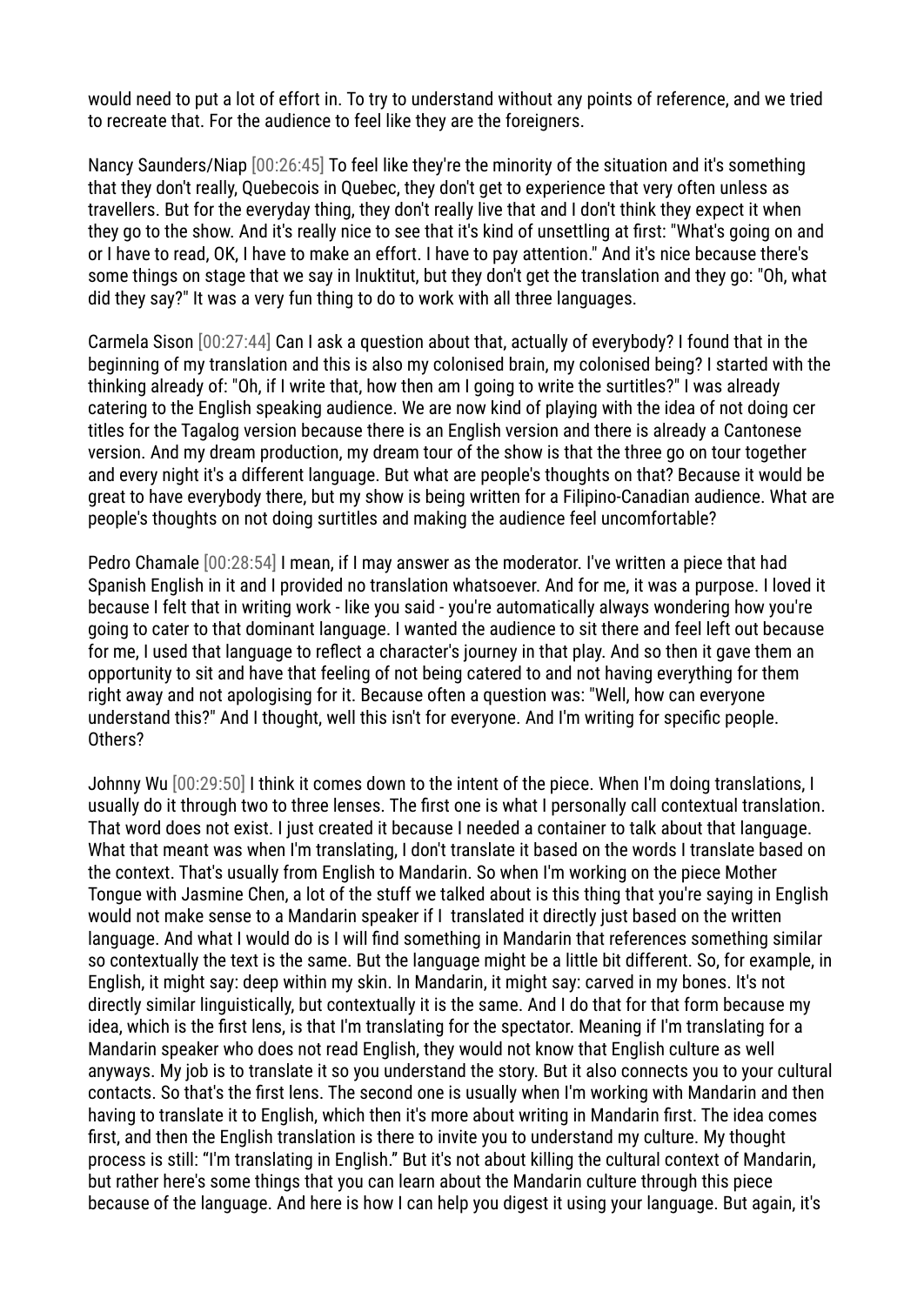about the base. It's about the mother tongue that comes first. So I don't think about surtitles until I finished the piece. So it's not about: "How do I present it to a multilingual audience?" But rather this is my work and now this is a resource for you to observe into this world. The last one is sort of the trickier one for me is the third line is also dealing with the historical context of the languages. And that usually comes up, especially in contemporary language. So for example, translating for bios, a lot of the times we're putting pronouns on right now, but I can't really do pronouns in Mandarin because the pronoun for Mandarin 'Ta' was intentionally supposed to be gender neutral. But when the missionaries came into ancient China or historical China, they brought in he and she. So the Chinese community had to come up with a different word to use for she. So therefore, the Mandarin pronouns, the gender binary pronouns was created because of Westernisation. But then looking back now, we don't then have a gender neutral pronoun that we can use to apply to contemporary language because historically what was already gender neutral has now sort of been destroyed. So that's sort of like the third lens of looking at: Historically, were are the clashes? And then finding a happy medium that can match both circumstances.

Laurence [00:34:06] I guess that personally, my feeling is that anything can be done, Carmela. But I am very down to Earth in my preoccupations and I'm like: "Do you think your presenter would have the base basically to present this in front of a full house?" Oh, Carmela is gone. That would be my question because creation is a precarious thing for presenters. I'm sure in Vancouver, the reality is very different than for us. For us, I would imagine it would be a hard thing to do in Montreal, but it's a totally different reality than yours. So that would be my question for Carmela, who's gone.

Mayumi Yoshida [00:35:05] If I could add something different. I feel that... Maybe because of how I grew up, and maybe a lot of folks here feel the same way. But the idea of having surtitles or subtitles being on screen or on stage is not so foreign to me. I've actually always been watching them. When I was in Belgium, there were three subtitles because Belgium has multiple languages. It's busy down there, but it's just how it is. And it's not a big deal at all. We might sometimes feel like, oh, we're or catering or we're making it more accessible. There may be that feeling of: Is this colonisation by putting subtitles or surtitles on it? I never really thought that way, maybe because of my own privilege, but I also grew up always watching subtitles. And there's art in subtitles too and in translation. So I always appreciate it. There are very famous people who create subtitles, we always are like, Oh, it was that person's translation. That's why it was good. That's how translation is so huge and common in countries that at least I lived in. So to me, it's not such a it's not a big deal. But I do understand why when there's a primary language somewhere that most of the people think that you don't need subtitles and then adding that feels like it's another thing, but it's not in the world.

Laurence [00:37:01] Yeah. One of the most exciting pieces of theatre I saw in my life was the Roman Tragedies by Ivo van Hove. And it was this Dutch company playing Shakespeare in Dutch, but with English and French subtitles at the FTA in Montreal. But the English was not Shakespeare. It was an adaptation of the play in English, and that made it so exciting. Because for once in my life, I could actually understand Shakespeare. But then they were super nervous because they were taking it to London and they were like: "What are those English people going to think of our adaptation in English?" And they actually loved it. It was simplified. All these flourishes were gone. You know, straight to the point. And why it was so exciting was that it was completely part of the design. You could, of course, watch a big screen with subtitles in a normal way, but you could also sit on stage and watch different screens, TVs where you would see the actors who were filmed and there would be subtitles at the bottom of all of that. And so sometimes you could just watch the action live, decide: Oh, I don't really need it, it's Shakespeare. I kind of know the story. I don't really need to know exactly what's happening in this moment. But sometimes when you were like, oh shit, I missed that, then you could go back. And to me, It's a positive thing. It's exciting. I love to see pieces in different languages that are subtitled. I like to feel that people care about me understanding because that's also why we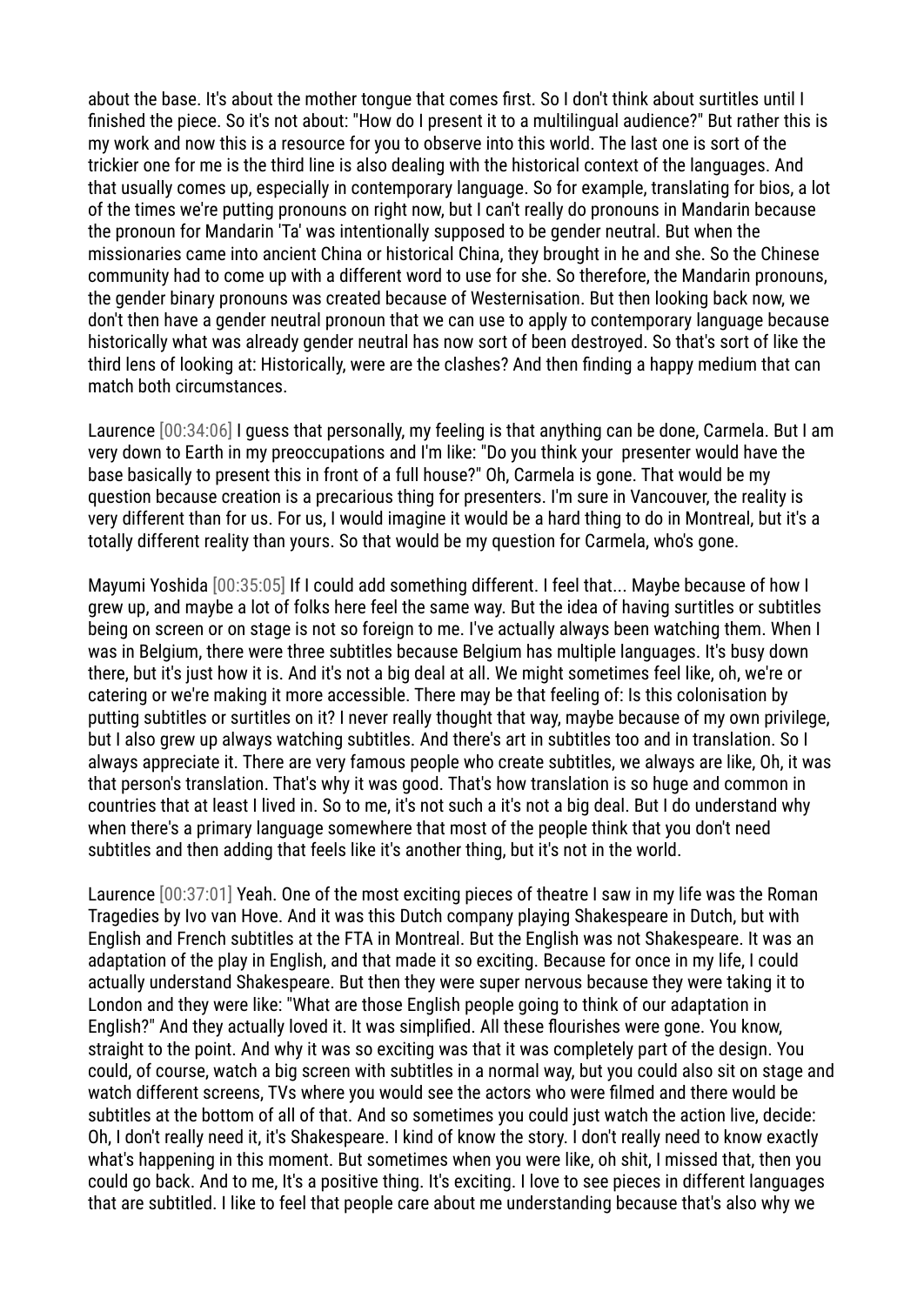do theatre. I feel it's for the audience, but because you were gone for just a little bit, carmela. I'll just say that my question to you was: I was just thinking of the presenters and I say, if you present a piece that's not subtitled and you feel like you can fill your house with an audience, then that's wonderful. I just feel like it would probably be like something that would be hard to do. For example, here in Montreal because the Filipino community is not that numerous, so that was my only comment.

Nancy Saunders/Niap [00:39:16] Just to speak on the subtitles, seeing that the Inuit culture is so unknown to everyone. And I think that the goal of these theatre visits is to educate on, this so far away people that actually are in the same province. I think that in any culture that's unknown, it is very important to have subtitles not to cater, but to help understand what's going on and say: "Oh, yeah, Inuit people are like this." That is so interesting, this is how we think, this is how we are. So I think it is important in some cases to have subtitles. I mean, my whole artistic career is to promote Inuit culture and its beauty and its richness and all these things that we don't talk about in Inuit culture. Because we hear Inuit and we think right away, like the polar bear, ice fishing, hunting, of the igloo. But it's so much more. It's so much more. There's so much more. Like my titles, for my art shows, for my exhibitions. I always translate it because I want them to know what this word means, and I want them to be able to understand what this word means. And, theatre is not different. I want them to understand what qunuingitunga means and, maybe they'll be able to use it. Not too long ago, three years ago, I went to this corner store and this and this young guy, like 23, looked at me goes: "You're markings are beautiful." And I said: "Thank you." He says: "What community are you from?" I said: "I'm from Kuujjuaq." He goes: "Your markins are beautiful." And he said: "Unnusiutsiarit." in Montreal, and that was so nice. He said have a good night in my language and I was like: "What?" In 13 years, that's never happened to me. I'm always the one who speaks Inuktitut only in all of my... in all of Montreal, I feel like I'm alone, even though I'm not, we are about 300. But this random Quebecois 23 year-old is like: "Unnusiutsiarit." I was like: "Wow, that's so nice." So yeah, the subtitles are super important. Hopefully you will be able to get to know the languages a little more. Just to make it not so foreign, not so different, for it to be common. That'd be awesome.

Johnny Wu [00:42:28] Just one more thing to tag on. Just to hunker back to what Carmela was saying in terms of subtitles overlooming the creative process. I think there's a happy medium in this place of welcoming them to learn, but also standing your ground. And for me, that conversation came along specifically when me and my collaborators are fighting over translating food names. There's a whole section of the piece in Him of the Weaver Brothers about making 粽子 [zong zi] which is roughly translated to bamboo wrapped sticky rice. The fight was whether to call it "bamboo wrapped sticky rice" throughout the play, which is obviously very hard to say or 粽子 [zong zi], the whole play, we'll keep it 粽子 [zong zi]. And one of the things that was brought up was: if we - as non-English speakers - can go around learning these names for all these foods and not just in English but any other language. If I can learn to say sushi. If I can learn to say how jalapeno [pronouncing the "j" as an "h"] not jalapeno [pronouncing the "j" as a "j"], if I can learn like these other things then they are capable of learning our language as well. What we can translate in English, we offer. What we cannot, we keep it within the cultural context. You have all these other things that will help you understand the story. And what you don't understand is your curiosity, is for you to go explore. It's sort of a happy medium, you are following the structure, but it also gives you a goody bag to take away once you leave the theatre.

Laurence [00:44:15] I like that.

Carmela Sison [00:44:18] It's about sharing your culture, access, but also: Stand your ground a representing who you are. In translation, inherently there are things that non speakers of that language will miss, there are just so many things that don't translate, right? We were talking about this, there are so many cultural things that, yes, I can put it into a sentence, but it doesn't land in you. That audience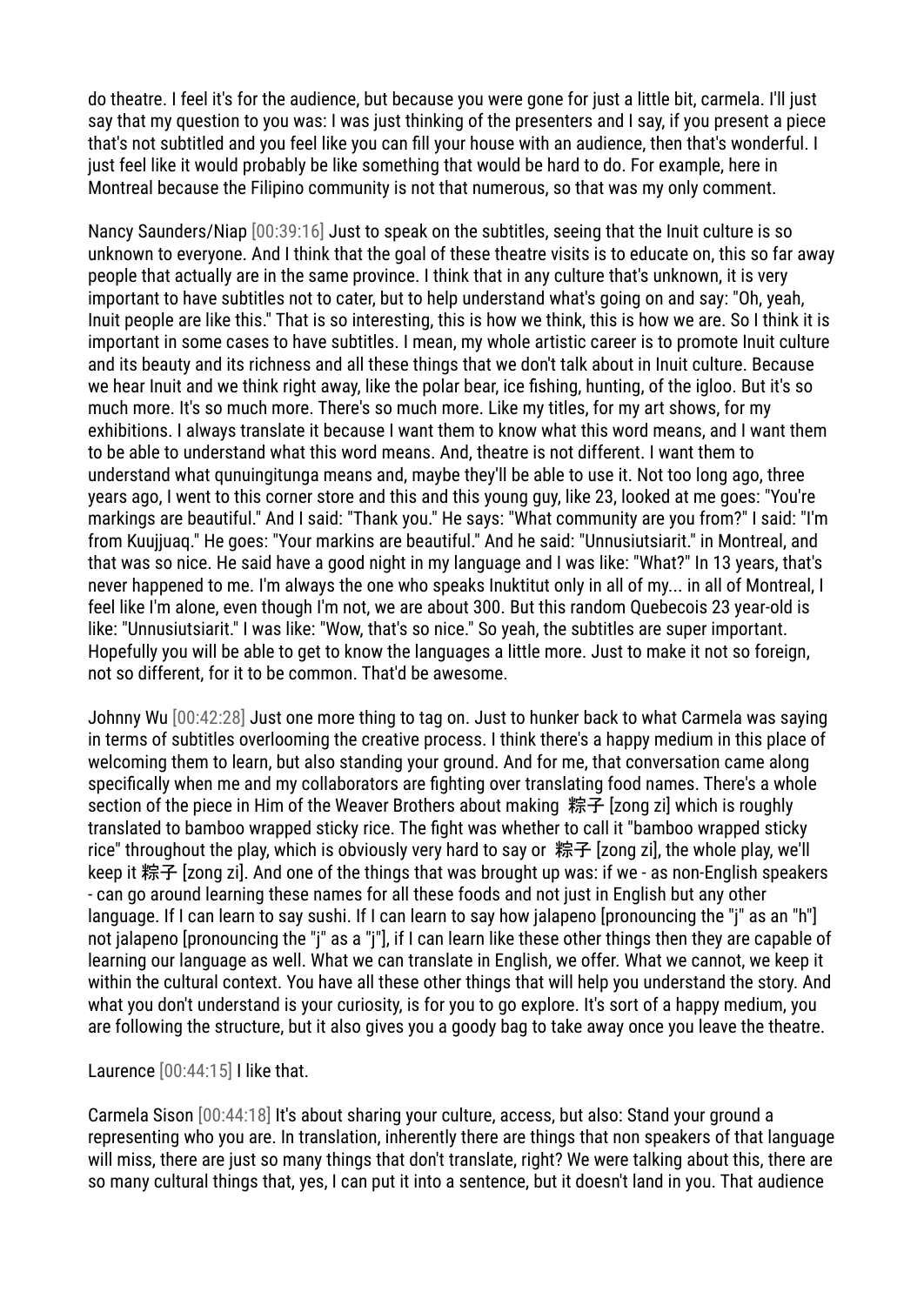is going to, inherently, miss out on something. I like that idea of having a goody bag for them to take away and learn more about it if they're curious.

Mayumi Yoshida [00:45:07] Yes, there's also similarities. The playwright, Hideki Noda, he's famous for doing wordplay in every single thing that he does. There is a scene in Red Demon, where the red demon, who speaks English, goes: "Oh God." The other character who's Japanese at the same time goes: "おおごと" [Oogoto] So it sounds similar. And they realise that it's actually the same meaning. They get really excited because this similar sound has a similar meaning and they celebrate each other like: "This is the first time we have linked." There are little moments like that, that you just need to experience. Sometimes not having the subtitles helps because as an audience, they're also thinking: "Wow, that sounded really similar." But actually, that's the point. So there's also miracles like that too.

Laurence [00:46:18] I think communication is a tricky thing. I'm thinking about the plays that I've seen in languages that I didn't understand without subtitles. I saw the three sisters in German, but that was the three sisters. I know this story. I was there mostly to see: Oh, how did he direct that? And the visual choices and the aesthetic choices? I was really there for a sensorial experience. And that work that kept my attention. Then when I was in Japan and I saw Kabuki, of course, I didn't understand a word, but it was such an experience in itself that is fascinating. I'm thinking if I saw a play...

Mayumi Yoshida [00:47:04] Neither do we! Even the Japanese people watching, they need subtitles too. Because it's old Japanese and they're like: Hmm? Ahhh! We experience it together.

Laurence [00:47:19] Oh, OK. Because it was so fascinating to see the audience in those shows, how riled up they get, they root for characters. They're very vocal, it's really amazing. That kept my attention going, but I'm thinking if I saw a play that was, let's say, more minimalist or more naturalistic and I couldn't understand a word, could I remain attentive to it? And I don't have the answer.

Howard Dai [00:47:50] That makes me think about something I'm working on right now, and maybe because I'm so early in my journey in working with two languages. But I am intentionally leaving both languages in. In the story, this character goes back to Taiwan, not having spoken Mandarin in a while, now he's trying to speak Mandarin to his grandparents because that's the only language the grandparents speak, not English. But then when we see this monologue in English, this characters' nostalgic field trip, fantastical moment in English, but this is through their thinking in English. So I am trying to write in both languages at the same time and also encountering this thing that Carmela you're mentioning, where it's like, OK, now I'm writing Chinese. What is my English subtitle? And then I'll write in English. What's my Chinese subtitles? And I don't know whether I just need to... I think this comes a bit after that diasporic loss of language, guilt creeps in where at one point I was thinking: maybe I should just make the whole thing in Mandarin. Maybe my colonised mind is trying to justify it or trying to look after those English speaking folks so that I leave some English in to play. But then I realised: No, I think that's inherent. That is part of the core thing, this struggle, trying to negotiate within two languages. So thinking about the audience: Who do I want to see the show? I think I want it to be just diasporic. I'm still like, when we make these works - for the most part - we want a diasporic audience. Doesn't have to be Taiwanese Canadians coming to see the show. We want other immigrants to be able to come see it and get something out of it. I'm just encountering this challenge for myself where I'm trying to write in both languages. And the question I pose right now as I write (because I'm bad in both languages) I am just writing in whatever language that makes sense to me. I know this scene will be in Mandarin at some point but English is much easier for me to write right now. I'm going to write it in English first, and then I'll figure it out later. I'm curious about other folks. Do you...? In what language do you think? Are you able to think in both languages and write in both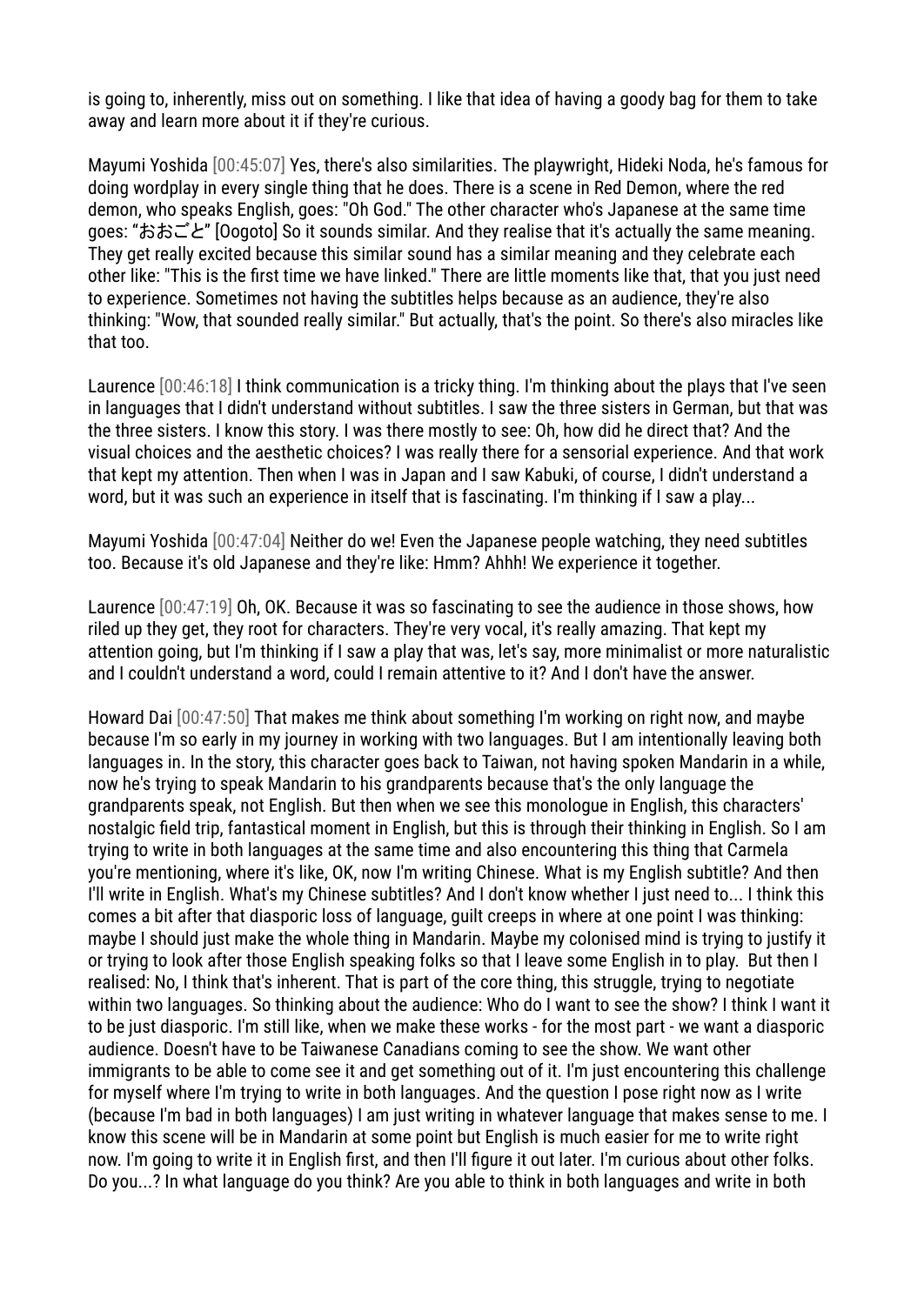languages? Or how do you negotiate between that initial writing process and getting that onto the page? Yeah, just curious.

Howard Dai [00:50:35] I think in Jasmine's DBLSPK (we briefly talked about this, but I like to make up words, it's really silly, but I just need symbols) we called that language bodies. Which is that when you speak a different language, I personally feel physically and mentally, completely different. Me, Johnny Wu, who speaks English and me, Johnny Wu, who speaks Mandarin, and me, Johnny Wu, who speaks Taiwanese, are three completely different people. And there's a few things I want to say. I think the first one is to hunker back to what you're saying. I think the difference between what Carmela is creating and what you are creating from what I'm hearing is Carmela is creating a character that is rooted in Tagalog, whereas you are creating a character that is rooted in English and Mandarin. I think there's this idea, especially as someone who grew up in the diaspora (either Mandarin or English). But I really like the concept of the third culture, which is: "I'm not this culture, I'm not this culture, but actually I'm a third culture, which is the blend of both." Because I'm writing in 4 languages, I'm writing Mandarin, English, Taiwanese and then two of the actors are Cantonese, so I'm translating what they're saying. So I'm writing in Mandarin, but when they perform it, they say it in Cantonese. And what I realise is, you're tracking, it's almost like a different character. Right? In terms of when I'm writing a character that speaks to a language who they are in the English context and how they react in English and who they are when they speak Mandarin and treating it almost like two different characters. It's almost like a play within a play, they have this context with this greater world. But they also have a context within themselves. Similar to what you're doing, a lot of the characters that we have in our play, when they speak in their mother tongue, it is always with someone they know for a long time. It's either a sister, a mother or a grandmother. So that is a different relationship, just like we have different relationships when we speak with those types of people in our real life versus when we speak English. Like when I speak with my Mayumi, I'm very different than when I speak with my mother. It's tracking your thought and also realising that the dichotomy of the language body that you are having as an artist is also existing in this character who is also speaking both. It doesn't have to conflict, but rather just think about: Why are they speaking Mandarin in that scene and why are they speaking English in that scene? And again, just throw away the subtitle looming thing. I always play first and then think of the subtitle later, because the subtitle is not part of the creation process. Right? I'm building the house. I'm not going to worry about: "I have to put a door here." So then I have to change the whole configuration of the house so I can put the door there. No, the door exists when it exists, it's about the house first and then the windows and the doors come into play.

Pedro Chamale [00:54:11] I want to challenge that thought because I think you can create the subtitles in the beginning, if the subtitles are created as the character. And if you're using them in your design to maybe go beyond simply just providing translation but elevating things or... you know what I mean? I want to challenge that as... not a panel where everyone agrees on everything.

Howard Dai [00:54:40] True, yes, but I think if you're going that route, it's about how it integrates into it rather than the little things sitting on your shoulder telling you: "Well, you can't use this word in your Mandarin translation because it doesn't translate well in English."

Laurence [00:55:00] Right now, I'm creating a play called Cyclorama that is both in French and English, and it's a co-production between an Anglophone theatre and a Francophone theatre. It's about the history of theatre in Montreal, but with the angles of what we call the two solitudes, which are the French and English. And it's a big challenge because the history of those languages are so political. Then what do you do because you're in two theatres? Because we start the play in one theatre, then people take a bus and then we finish at the other theatre. And I have to really respect people's sensitivities. I know that in the first theatre, I'm going to be speaking to a bunch of elderly people who only speak English and don't speak French, even though they've lived in Montreal their whole lives.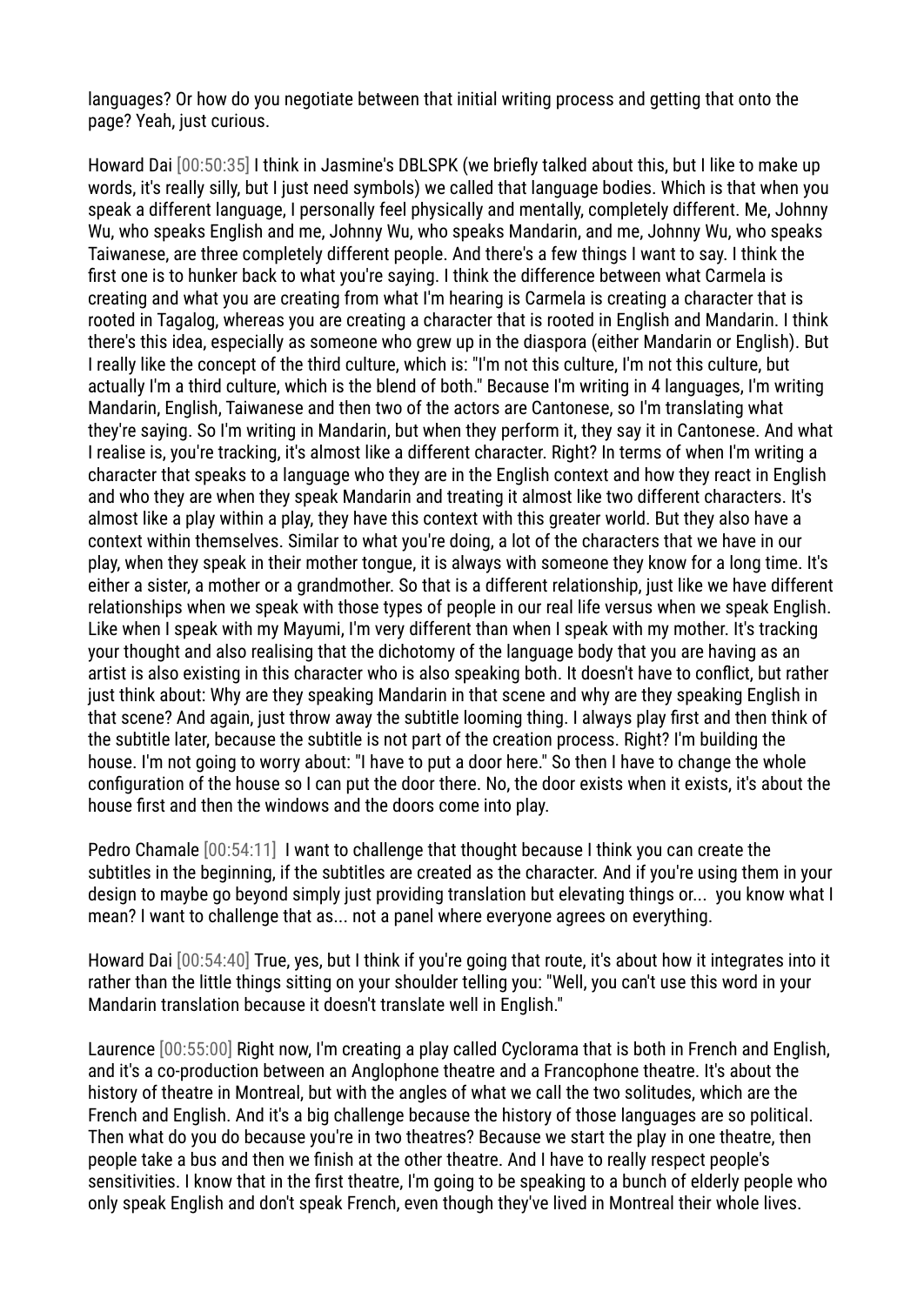And at the second theatre, there will also be a small part of the population of the members that will not speak English. I thought about that when I started writing because if I go for too long in one language, there's people I'm going to be losing unless I really want to be translating every single thing. But sometimes it would be hell, because there will be times where we're going to speak extremely fast in the play because there's an improvisational aspect to the play. What I tried to do is to have longer monologues, that would always go from one language to the next and where I repeat some of the information. And I recontextualize so I won't have to translate and subtitle at all because it will just be too heavy to read. That is the strategy we'll have to test it, to see if it works, but I have my fingers crossed that it will. What was really interesting about what you were saying Johnny, on writing and connecting to the different personas. We were improvising with one of the actors in the play who's originally from Lebanon, but arrived in Canada at five and left Montreal to go work in English at Stratford. So a very interesting kind of parkour. He was improvising and telling his life story. And when he was improvising and talking about his childhood, he spoke with a French from France accent because that's how they speak in Lebanon. And then he talked about when he arrived in Canada, and then his accent shifted in the improv. But he didn't realise that. Then he started talking about going to Dawson College and then to Stratford, and he switched to English, but in a very natural way because that's where his brain went and we kept it, as is, in the show. Because it was such a beautiful demonstration of how your brain works and how your relationship to memory and language is so strong and so tied together. And a demonstration of the different personas that you carry through these different languages. It was fascinating. In the second bit of the show, which is in the bus, we decided (because we can't have subtitles there) we're going to print stuff, physically on paper. There's going to be images, some of the text will be translated, but all printed, and people can decide to follow or not and just listen because most of the people will be bilingual. It's a puzzle. It's an interesting challenge. I love to do that kind of stuff.

Carmela Sison [00:58:49] Sounds like such a cool show. I want to see the show.

Laurence [00:58:52] Come.

Carmela Sison [00:58:53] When we can. Yes. I was going to say that sometimes when I am stuck on something, I will write it out in the way Carmela would say it, not how the character would say it. Usually it's in "Taglish"; Tagalog-English, but with an accent. Do you know what I mean? When I read it back to myself, it's not the way I would speak English. It'd be a little bit more affected and has a little bit of an accent. It's not the way I speak, but I realised that in the process that I would - as a placeholder - I would write "kind of" in English. But as I'm writing it, I'm thinking in an accent, which is kind of weird.

Howard Dai [00:59:42] Maybe it also was context too. There are certain things that you just don't understand, or it's hard to grasp in a different language. I'm thinking - totally not Mandarin related - but I've recently been really obsessed with a Japanese word 口寂しい [kuchisabishii] and it's this idea of eating because your mouth is lonely. And that concept doesn't translate. If I'm writing about this idea or about this character that's just eating through the whole scene, not because they're hungry, but they're simply bored. Which, I do a lot. Then my brain would go to Mandarin or something closer to Japanese than I would say in English, right? And similarly: I don't say delicious in Mandarin. I don't. It's interesting because Taiwan has such a strong Japanese influence, I actually say おいしい [Oishī] a lot when I speak at home, contextually like that language captures what I want to express the most. Even though, yes, I can say 好吃 [Hao Chi] in Mandarin, or I can say "delicious" but emotionally - if it's something really good - it has to besay おいしい [Oishī] a lot because that's the only thing that can capture that emotional container. So it really also comes down to where that character is emotionally or psychologically for you, to choose that language that fits it the most.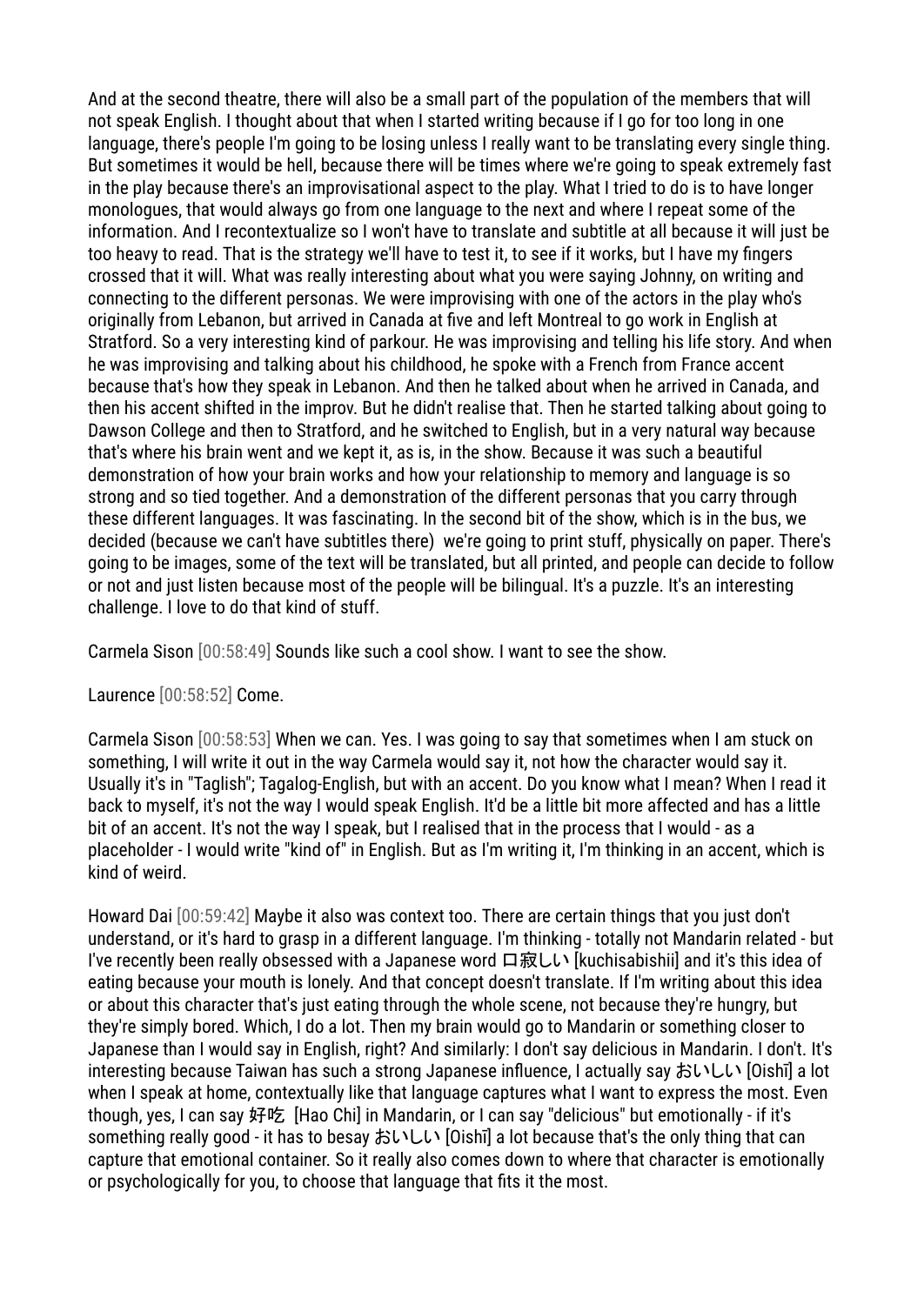Howard Dai [01:01:21] That makes me think about something. This is slightly unrelated, but just in that... languages are inherently political. And when we translate these languages, the presence of them often has political context. For example, if I speak in Japanese to an elder Taiwanese character, they will have very different perceptions about speaking Japanese language in the household. Because of Taiwan's history. I think this goes back to your first question. In casting people in town, and how do we find actors to be able to read this role? There's a lot of Mandarin speaking actors in town that I know of, but not many Taiwanese Mandarin speaking actors. And the way they say it is so different. I know that different regions speak the same language, but the dialect is different. The way they see a language is so different. And sometimes those presence, those bodies on stage are political. Characters switch between Taiwanese and English in the same line and how do we capture that distinction between two languages? Maybe it just can happen. It makes me think about the politics of language and dialects spoken and how it's hard to capture that in translation.

Johnny Wu [01:03:03] Well, I think it comes back again to the character and the story you're trying to tell, right? I wish Derek was here because he would know this reference, but there's a difference between a contemporary Cantonese speaker who speaks in Cantonese slang, who also uses a lot of English and a lot of Mandarin. And then there's a local Cantonese speaker who would speak purely in Cantonese. And there is the type of Cantonese speakers who refuse to speak Cantonese but try to speak Mandarin with a Cantonese accent, but accidentally add Cantonese things into it. So similarly to what you're saying. Even within Taiwan - let's not even talk about the Taiwan Chinese accent - even within Taiwan, there's people who speak Taiwanese. There's people who speak Mandarin with a Taiwanese accent. There's people who speak Mandarin with a Taiwanese accent with Japanese characters or Japanese words. And there's people who speak Taiwanese that has sort of a fake Chinese accent, right? That already in itself, how they speak, already helps to create some sort of character container. People often forget that language... yes, it is political, but it's also cultural. It's also social. It's not just used for communication. Yes, it is what we say so we understand each other, but it's actually also effective of our roots, right? Within the language it already shows our POV. Certain words only exist in Japanese because that's the Japanese culture. Some words only exist in Mandarin, or certain words are only used in different ways in Mandarin because it shows a culture. For example, in Taiwan we will say 道地 [dao di] which is local. But in China we say: 地道 [di dao]. It's the same word, but it's flat. So how do you use that already set the type of character you're creating and the overall given circumstances they are in? So in terms of what you're saying about switching between languages within one character, it comes down to who is the character and..... I think this idea of language needing to be clear for a story to be clear, is also a very western and white construct, because the West relies a lot on language where my experience is that non-white or Caucasian cultures really use language and body a lot more. So if you think about going travelling somewhere and you don't really speak the language or you speak only a little bit of the language, you use your body to speak, right? Like when I went to Japan, I don't speak Japanese. I know like two words. So I would just, I would say the thing and then perform the action and then someone would understand, right? So in terms of the same thing with the language, if your character is switching between a language and embodying the language of moving with the quality of someone that will speak in a way that switches between languages. I find that that narrative actually still sits and translates, even if the audience doesn't completely get what is being said, at least they get the context of what is being said. I think communication is, yes, language is part of it, but it's not solely dependent on it. It's really more about the content of what you're creating rather than the container, which is the language, the form, the style...

Pedro Chamale [01:06:44] Johnny it's really interesting you brought up something earlier about the roots of where we are from and thinking about all of our backgrounds and the differences in that. This is a bit of a segway into other things, but it is based on this. I look at us here, all of us have a different journey to our languages and how we are to that. I look at Howard, Carmela and Nancy, and what I ask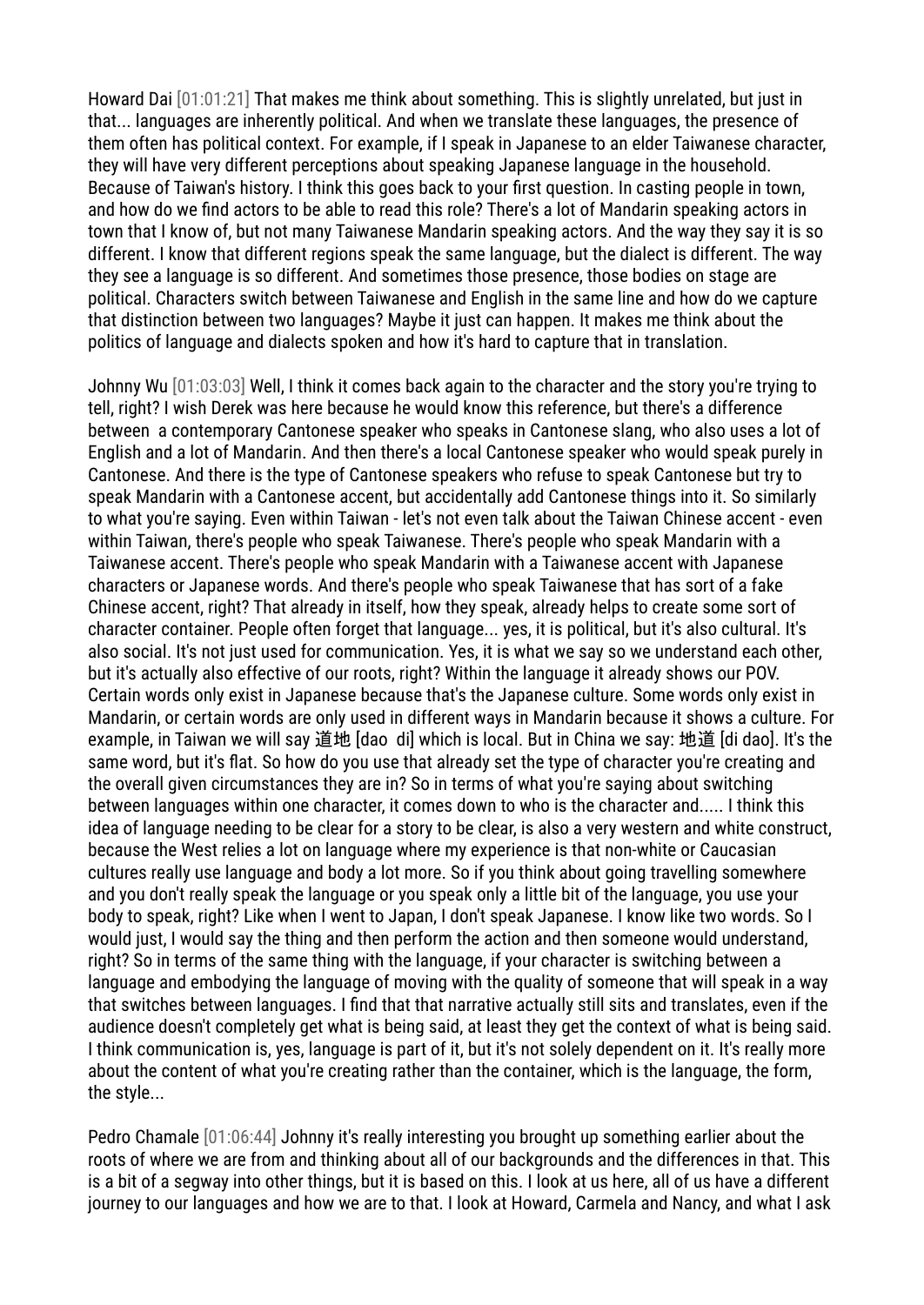is: Listening to you - and knowing Pineapple Bun, Howard - using your art as a reclamation of your language, of being able to reclaim something that has been lost to you, either through displacement or through moving. Whereas I feel like Johnny, Laurence, and Mayumi, you have a closer connection to that mother tongue because you have had a longer tie to it or have experience of being where your mother tongue is the dominant thing. Can maybe the three of you, Howard, Carmela and Nancy speak about that, using your art as reclamation of language and coming to that later in life..... Go ahead, Howard.

Howard Dai [01:07:57] Start. Yeah, it took me a long time to be able to start writing this because there was first the shame of not being able to say it or write it well enough to be able to begin writing something. I spoke Mandarin at home, but only with my mom. Through high school I tried to refuse to speak it, in the process of being assimilated and trying to really learn English, right? I wanted to go to drama classes and I want to go to theatre school. This is my inherented thing I tried to put that away so that I can try to learn English more proficiently. Speaking conversationally is easy. But to cross that step of creating something in that language was a very hard step. Now at this point, I'm still writing. To challenge myself, in writing the first draft of this play, as a parameter,I wanted to write it all in Chinese first, all the dialogues. I knew the first draft wasn't for any other eyes to read, knowing that it still would be really, really terrible Mandarin. But I think that was a process of me rediscovering what the language brings up in my body because the language I still have, it's kind of stuck in a 12 year old me. When I graduated grade six in Taiwan. So where that language lives in my body stuck's stuck in that time. I wanted to try to do that first and see what comes up. I will say that was helpful because the things that come up, just through trying to type Mandarin with an English keyboard without bopomofo, trying to remember how my fingers work. Typing that thing already brings up a lot of story, inherently without me trying to form a story, the story kind of emerged just through me reclaiming it. And now some of the story still is framed around this character's... the tug between nostalgia and guilt that comes in, for me it's such a fine line between nostalgia and guilt. It's been really healing for me and revealing to know how much I still need to learn. It's interesting because this month, as I'm writing this play, I move back to my mom's. For the first few days of the New Year, unwrapping, unpacking and trying to store a lot of things in a drawer. I brought a lot of things, these are all things that I kept either from my first few years in Canada or things I brought over from Taiwan. I found this workbook in Chinese characters and it's set there in columns, this single character and you would write it 10-15 times to know how the strokes work, how each part of the word lives on a little grid box. It's kind of a serendipitous thing where I put it out, and now every night before I go on my computer to write this script, I take the book out and I try to practise the language by hand with my pencil. I don't know how much actually it feeds into. I think it's just me framing that process, this research for me, writing this play, is framed around reclaiming the language. So let me try to bring back all the muscle memory or the memory I have in my head around this time to see what comes up. It's been really fruitful so far. But still, I think I still have a long way to go in rediscovering that.

Carmela Sison [01:12:00] Thanks, Howard. I feel like I'm sort of on the same boat. I moved when I was seven and my parents insisted on speaking Tagalog at home, but I didn't actually. I didn't have a lot of Filipino friends growing up, even though I lived in Vancouver. I just didn't have a lot of Filipino kids in my class or when I did, they didn't speak Tagalog either. I was the kid who - when I would visit the Philippines - my cousins would all just be like: "Don't say anything in Tagalog because you have an accent and people will charge us more." They just wanted me to be quiet and not even try speaking the language. Truthfully, this project I probably wouldn't have taken it on. Other than the fact that Giovanni really challenged me to it, and it's such a gift. I think that's why it is taking me a little bit longer to work on it because it is me working through a little bit of trauma and a little bit of cultural and language reclamation. And also really understanding the Filipino culture. Much different from Howard (I think you were doing it how you spoke the language) I did my initial translation in full Tagalog that deep Tagalog that you'd only hear at church in the Philippines, none of my relatives would speak that way. I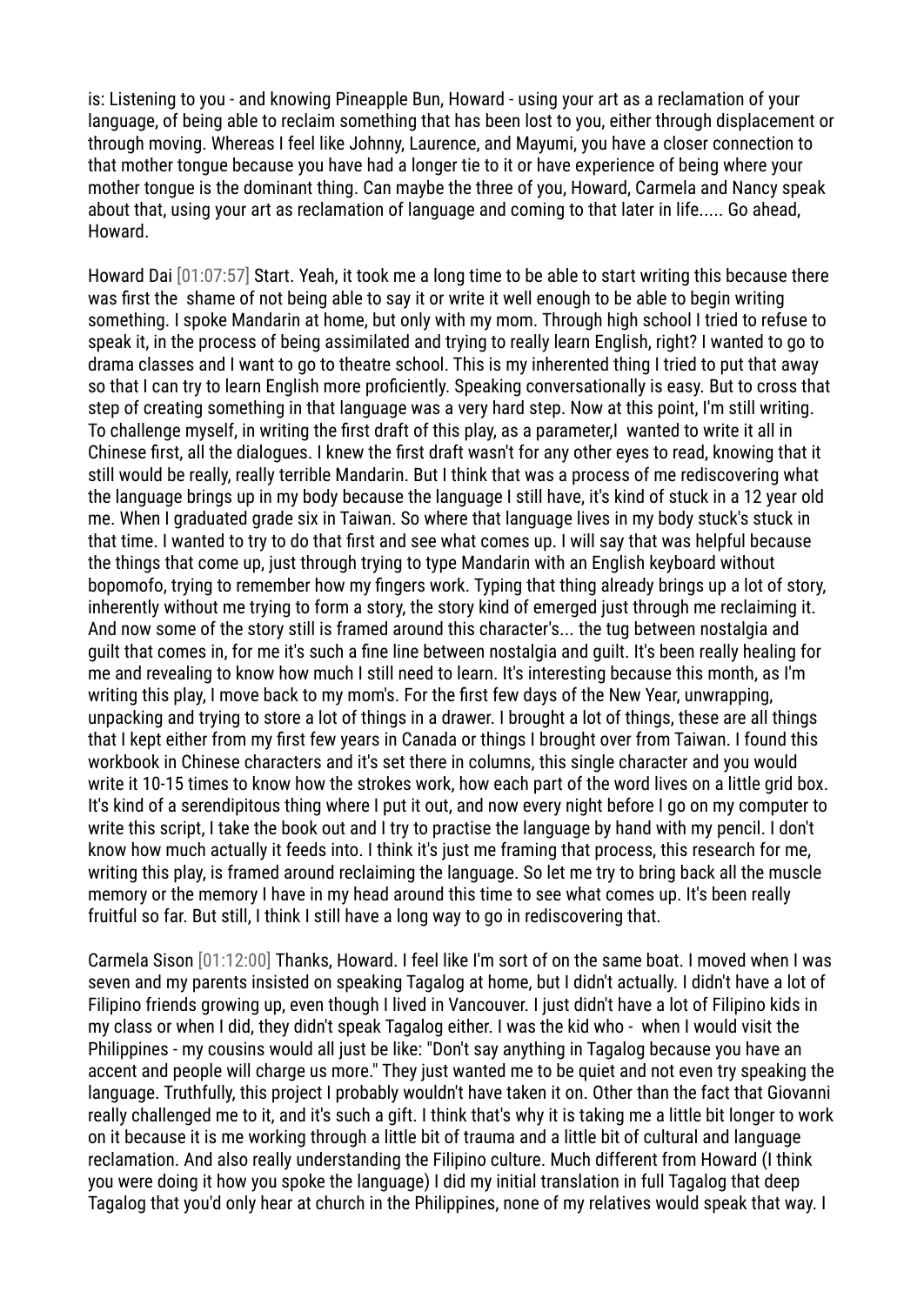was constantly googling every word and like: "Oh yeah, I haven't heard that word in so so long. It would only be in fables and things like that." I wrote that version, and later on, when I started working with Nina, she read it and she was like: "I mean, yes, it's beautiful. And it's nice because it's nice to hear like Tagalog, but no one would understand it." Even as a culture, even my people are not with me on this, my people would not understand it. I had to bring it back a little bit. I have to meet somewhere in the middle where seven-year-old Carmella's Tagalog, is working with what I learnt in that initial version and now marrying those two so that it is still a translation/adaptation. But I'm still honouring the language and the culture. That's what I'm kind of working towards, working with right now. When is it OK that she slips into more and more Taglish? When is it OK that she has a lot of memories about the Philippines? Then this should all be like, in Tagalog, so it is a bit of a dance with the translation.

Nancy Saunders/Niap [01:15:32] Laurence, je n'ai pas tout a fait compris la question.

Laurence [01:15:56]]Pour toi, dans le fond, qu'est ce que ça veut dire, d'avoir un processus ou tu réclame le droit de parler ta langue. I think that Nancy already kind of answered the question earlier, so she doesn't really know what to add or what she says.

Nancy Saunders/Niap [01:16:11] I'm talking specifically in the theatre piece, I struggle with the fear of saying things wrong, still, or with what we call kutak, which is like talking brokenly. Don't know how to translate it. I mean, I'm 35 now. I did a lot since I was 18, I've reclaimed a lot of my language. What's important about the lnuktitut language is that it's so land-based. There's a lot of words that I don't know, that I don't need to know because I don't live there and like the hunting and sowing. It's not a language that moves forward, like we don't have words for cell phone, there's a lot of words that are missing in our vocabulary that describe modern things. I still have an enormous amount to learn. But in the context where I am right now, it's not something that I could... it's so complicated to explain. I don't know how to explain this.

Pedro Chamale [01:17:55] And that is understandable, like the language

Nancy Saunders/Niap [01:17:58] Inuktitut is such a land based language and being in the South, we don't have words for bus or Metro. We don't have words for a lot of things. Even on stage, there's a lot of words that we... not invented, but we describe. We're describing. Like computer: qaritaujak, 'resembles a brain'. You know, quritak is 'brain' and qaritaujak 'resembles a brain'? I'm proud of what I'm able to speak, and I'm very much able to understand seeing that the language is very descriptive. Listening to something like hearing a word, and if I don't know what the word means, if I really take the time to listen to the word, because it's very descriptive, I can understand what it is. What I find more important is not so much the language, but to speak of the cultural elements that people don't pay attention to. Like the tattooing, the beading, these waves of life that we have, that people don't tend to pay attention to.

Laurence [01:19:44] And if I may add something because you were talking about Johnny, the importance of language in certain cultures and then in Inuktitut silence is also a big part of the culture.

Nancy Saunders/Niap [01:20:00] Yeah. We Northern people would speak a lot. I mean, it's funny because when I have a friend come over who's in Inuk and what you were saying, I think it's Johnny. You're a different person when you speak French to when you speak English and without you having to say any more, I completely understand you. I had a friend come over. And I feel like because she's French, we have to speak all the time when she's visiting my house. We're talking, we're discussing in French about ideas, we just blah blah blah? And then I'll have an Inuk friend, come over. She'll just be on my couch and I won't speak to her for the whole four hours. I'm beading, listening to music, and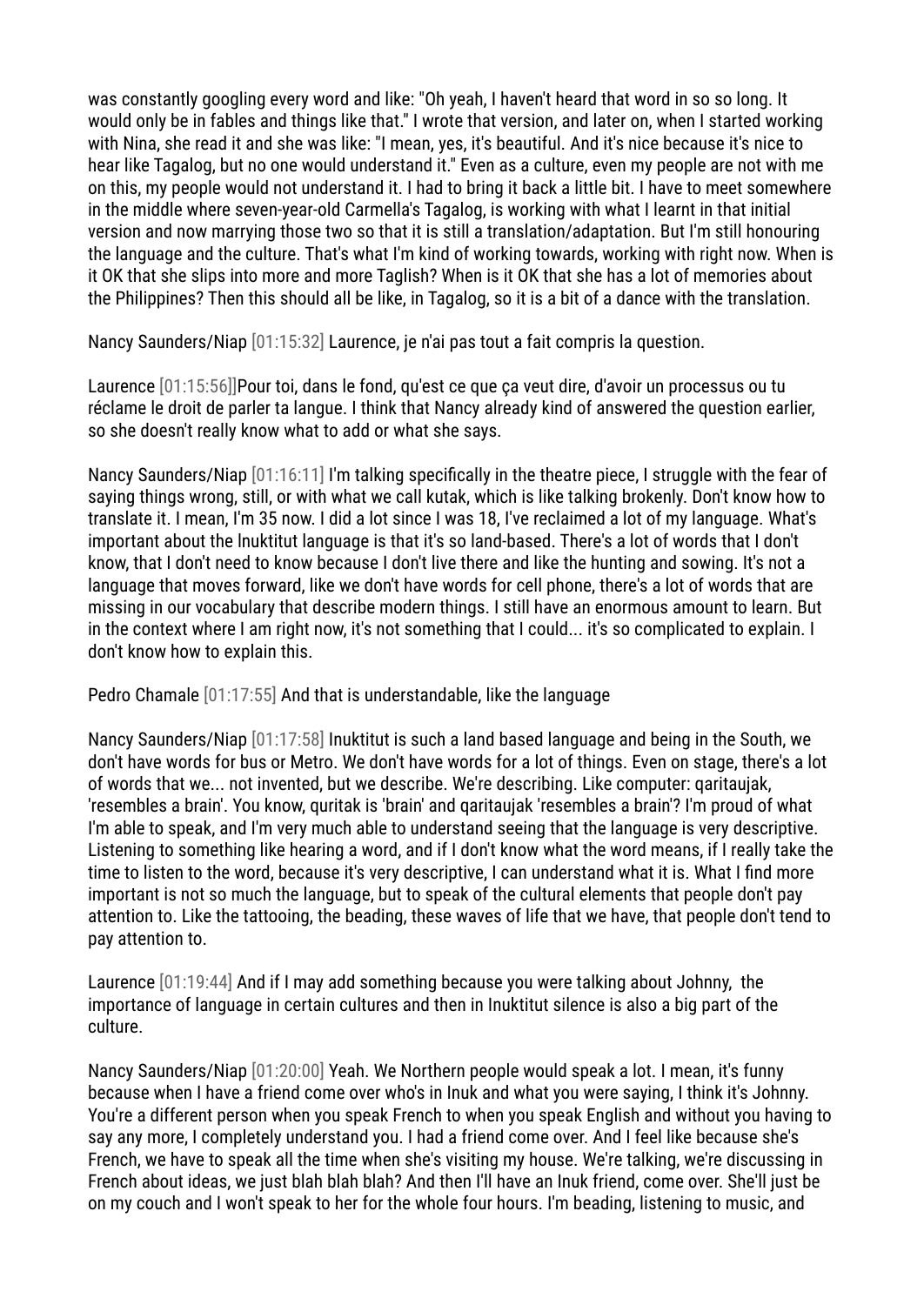she's in my living room and then she says: "I made some food. Are you hungry?" "Like in my house?" And she's like: "Yeah." "Okay, cool. Thanks for making me lunch in my house." It's just so very different. I totally understand what you mean. It's so real. I think that's what we're trying to portray in Aalaapi. There's like moments where me and Ulivia, the two characters on stage, we just sit there, we don't even say anything. There's a scene where I asked her: "I'm not feeling, well, I'm going to go lie down. Is it okay if I shoot off? Can I go lie down?" I don't think that's something that ever happens.... I don't know if I could go to a French speaker, friends and say, "Hey, I'm not feeling well, can I go lie down in your house?" It's not something... It's so much more formal. I think that's really nice. I'm happy that we kind of show this informal way of being and being quiet, just chillin.

Mayumi Yoshida [01:22:10] I want to add to that. I write. I have a screenplay that's written in English, but the majority is going to be translated into Japanese. But originally I wrote in English because for funding, I have to write in English to apply. I am assuming that when I translate into English, a lot of the dialogue is going to turn into silent moments and I am anticipating that. Will it be longer or shorter? I don't know. It feels like whenever I read it in English, it makes all sense. But then if in my head, when I'm translating into Japanese, I feel like I'm explaining or talking too much about what I'm thinking about, what is happening. Because I find that in English, we articulate a lot, but in certain cultures and different languages, the way we express ourselves is very different. And the way we avoid conflict, the way we face conflict is also very different. I feel as an actor myself, even if it's a completely English audition, sometimes when I'm struggling, I would translate it into all Japanese and see what kind of different filter that'll add. And then when I do it in English, there's like a different kind of nuance that I can possibly add. I feel like that's my secret weapon. When I translate into Japanese the nuance filter will tone down all the things that are - right now - feeling more North American. 'm really excited for that moment because that'll be an aha-moment as a writer, realising that. Oh,right. That's when it's different. And then just making it work so that it's most true, most authentic. I think when you tone it down to that: What is true in the moment? Then no matter what language it is, it'll always be universal. I think that's what I keep needing to remind myself of, that that's where I need to go to. Instead of trying to assimilate too much because we are so accustomed to assimilating to a certain language or attitude or expression.

Howard Dai [01:24:49] I was just going to say: There is one example that I constantly give to people that I find really interesting. At the end of a video game called Final Fantasy in the English version, the main character says: "I love you." In the Japanese version, she says: "ありがとう" [Arrigato] If you were to translate Arrigato into English, it's actually: "Thank you." Whereas if you were to translate, I love you to Japanese it's: "愛 し て いる"[Ai shiteru] But a Japanese person authentically would not say it that forwardly in that context. But that thank you for Japanese people encompasses all of that love that they want to say to this person. Whereas in English, if someone's leaving and you're like: "Thank you", it doesn't work contextually. It's that interesting thing of these languages saying the same thing, but using these different words. That is really interesting. And again, back to hunkering, always back to this purpose and translation to, introduce the host language or the mother tongue to the other person, right? It's really about: What can this language teach you about the culture that this language is representing as a symbol?

Laurence [01:26:15] I was just going to say after hearing Mayumi that they reminded me of a songwriter. I can't remember the name. But I remember him saying that whenever he wrote a song, he wrote in his mother tongue and then translated it to his second tongue and his third, and then re-translated it to his mother tongue. He felt like after all these translations, he finally went: "I got to the core." And I thought that was pretty interesting.

Pedro Chamale [01:26:50] Amazing. Thank you, and I love the work you're all doing. And thank you for your time to sit today. This excites me because I hope we can continue these conversations as we